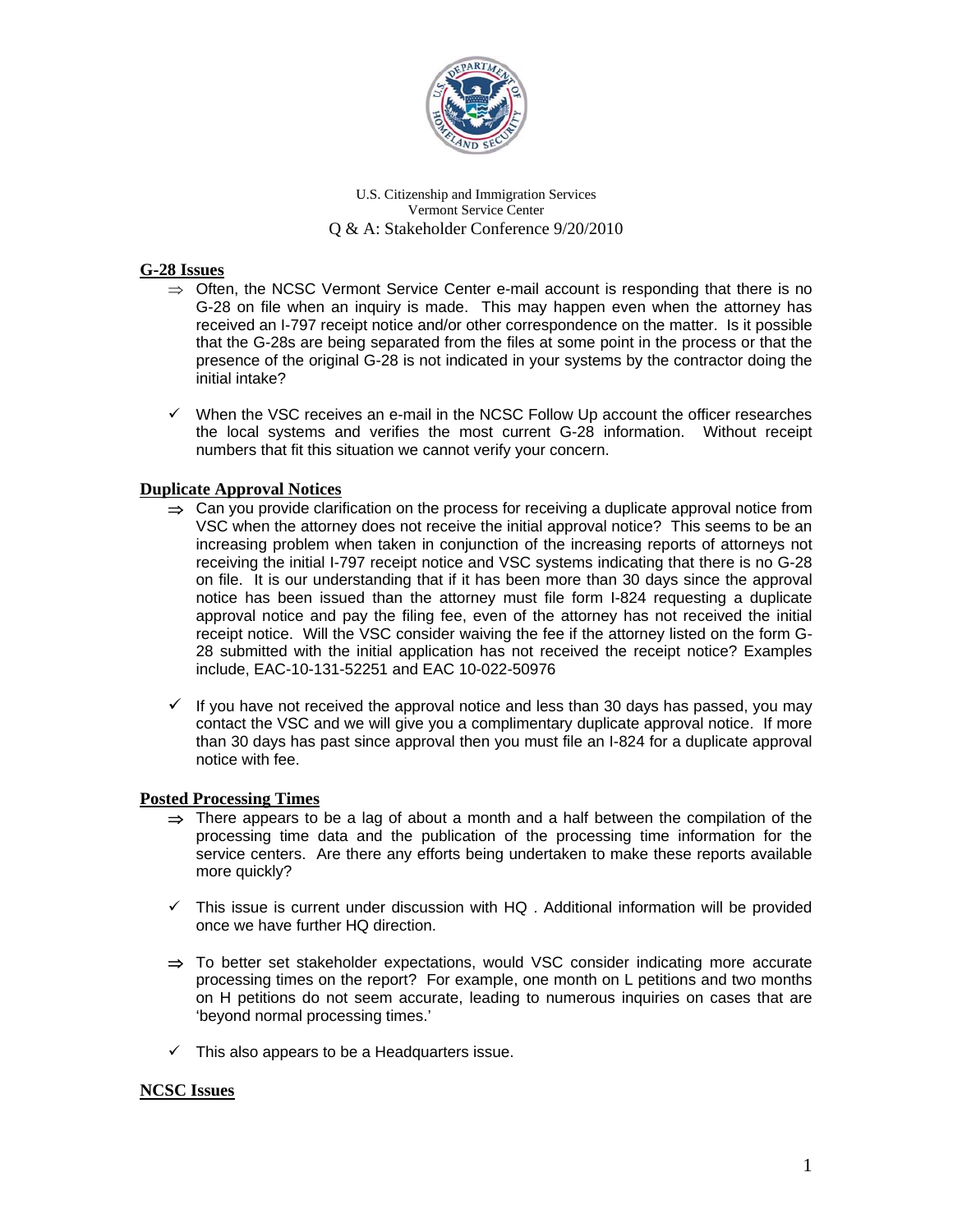

- $\Rightarrow$  Recently supervisors at NCSC indicated that individuals should receive a response from NCSC or the Service Center within 15 days of an inquiry. Additionally, it was mentioned that if a person calls and waits 15 days and there is no response, then a follow-up can be made. The USCIS website still indicates that an individual should wait 30 days before a follow-up should be made. Can you clarify?
- $\checkmark$  The applicant/petitioner/attorney of record should wait for the 30 days to hear something. The new 15 day rule did not change this process.

# **EAD/AP Expedite Requests**

- $\Rightarrow$  Some of the other service centers have established expedite protocols for EAD and Advance Parole renewal applications, for example, when an application has been pending for 75 days or if there are urgent circumstances. Would VSC consider providing any special processes for EAD and Advance parole expedite requests?
- $\checkmark$  Cases that are outside of the normal processing times will be entertained for an expedite request. The USCIS website defines the procedure for expedite requests. VSC will entertain expedite requests when outside of normal processing time or under urgent circumstances.

### **Biometrics: "Homebound" policy**

- $\Rightarrow$  Are there any alternatives to obtaining biometrics in situations where the applicant is otherwise indisposed- i.e., where the applicant is institutionalized and is unable to go to an ASC, like sending someone to collect biometrics or accepting biometrics taken by state officials? If so, how would one go about requesting the alternative? Have there been any such accommodations in the past?
- $\checkmark$  As one of the Director's pillars, customer service is of indistinguishable importance, and the Applicant Support Center (ASC) Program has been a champion of customer service.
	- USCIS realizes that not all customers can readily appear at a USCIS office for the processing of actions needed to complete the requested benefit. As a result, USCIS has developed and implemented outreach programs that bring the benefits processing to the customer.
	- o There are customers who are within driving distance of a local office but whose state of health or condition make it extremely cumbersome, if not problematic, to travel to a local USCIS office. In these cases, USCIS has developed a "Homebound" policy to provide benefit services for these special-situation customers. ASC ISOs routinely conduct outreach to homebound applicants who are unable to go to the ASC for biometrics. To prevent abuse of these homebound services, USCIS has established a detailed list of requirements that must be met before USCIS resources are committed to serving these customers.
	- o All Application Support Fingerprint Centers follow these policies and procedures in processing homebound requests for rescheduling.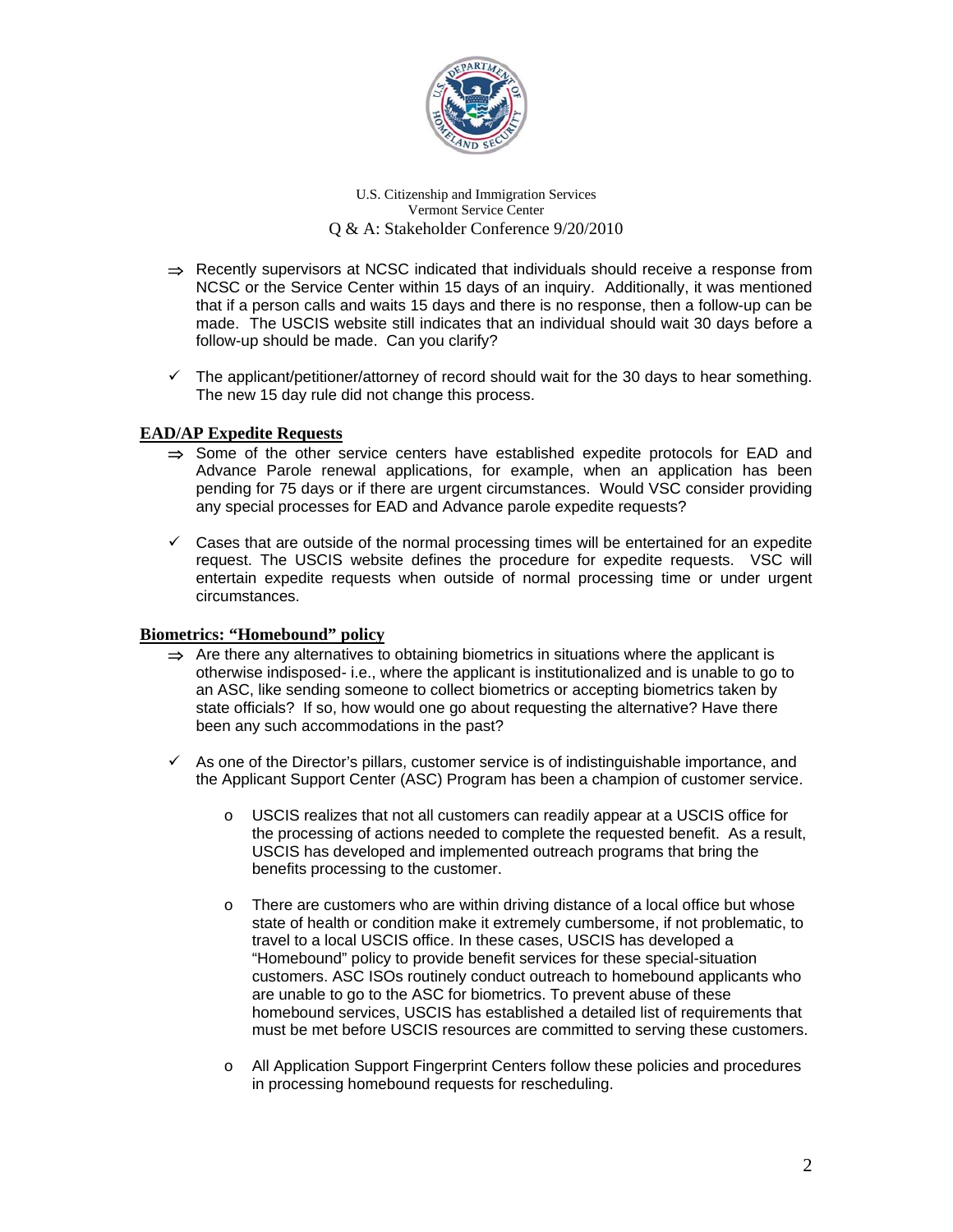

o There are two types of requests for "homebound" rescheduling: 1) I-90 benefit applicants, and 2) all other benefit applicants.

### **I-90 Benefit Applicants:**

- o Per USCIS directive, I-90 applicants requesting "homebound" service must submit evidence of their inability to appear for their scheduled appointment at the ASC. The evidence must include a copy of the biometrics appointment notice, a description of the applicant's medical limitations, two passport-style photos, and police clearances from every place that the applicant lived for the past five (5) years.
- $\circ$  I-90 applicants must submit their requests in writing to the National Benefits Center (NBC) at the address below:
	- > National Benefits Center Attn: Request for Homebound Service 705B SE Melody Lane, Box 2000 Lee's Summit, MO 64063
- o If a request is received at the Lockbox, an Application Support Center (ASC), Field Office, Service Center, or National Customer Service Center (NCSC), the request should be forwarded to the NBC for evaluation. The NBC may send the applicant a letter detailing the above requirements before making a determination on the rescheduled request.

#### **All Other Benefit Applicants:**

- o Local offices have established procedures for "outreach" programs whereby those offices make a determination and then, once warranted, provide benefits services to applicants seeking immigration benefits (other than I-90 benefits). Local offices fully the "outreach" programs to the fullest extent possible.
- $\circ$  USCIS is committed to providing customers with disabilities the same access to its programs, activities and facilities as customers without disabilities. In addition, applicants can now request accommodations for disabilities from the USCIS public website.
- o Accommodations vary depending on the individual's disability and involve modifications to practices or procedures that allow applicants with disabilities to participate in immigration processes.
	- $\triangleright$  If an applicant is unable to use their hands, they may be permitted to take a test orally rather than in writing.
	- $\triangleright$  If an applicant is hearing-impaired, they may be provided with a sign language interpreter for a USCIS-sponsored training session.
	- $\triangleright$  If an applicant is unable to travel to a designated USCIS location for an interview, they may be visited at their home or a hospital.
- $\circ$  If an applicant needs an accommodation for their appointment due to a disability, impediment or impairment that affects their ability to demonstrate eligibility for the benefit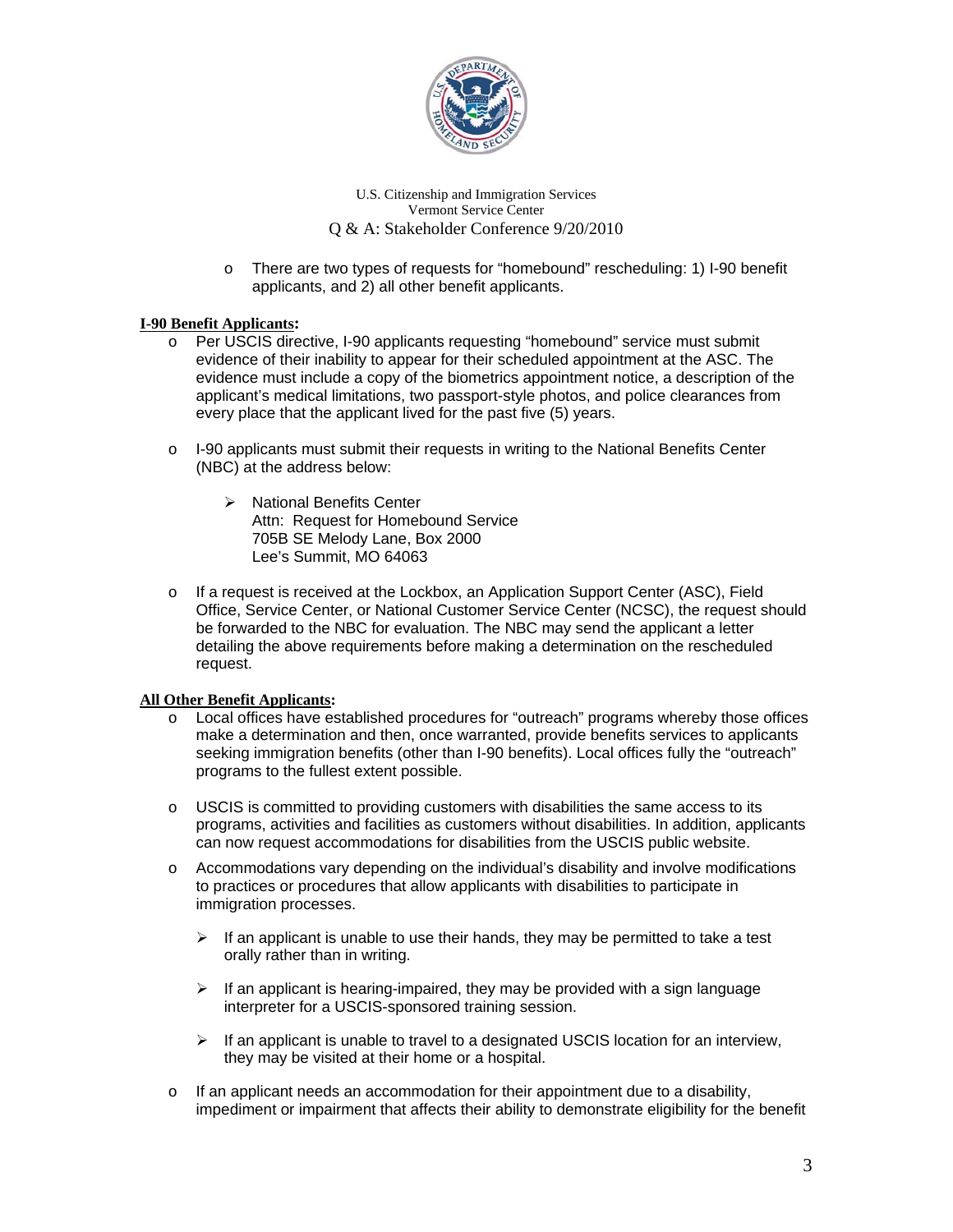

they're applying for, or if a physical disability prevents them from going to the designated USCIS location for their appointment, they can call the National Customer Service Center (NCSC) at 1-800-375-5283 (TDD: 1-800-767-1833) to request an accommodation. If the applicant is a naturalization applicant and either has or will be seeking an exception from the English and/or civics testing requirements, the applicant should not call the NCSC. To request an exception from the testing requirements, the applicant must submit Form N-648, Medical Certification for Disability Exceptions.

### **Important**

- o An applicant may request an accommodation for any interaction with USCIS including an ASC appointment, InfoPass appointment, interview appointment or naturalization ceremony. Additionally, an applicant can request an accommodation to attend a USCIS public event such as town hall meeting.
- o If an applicant is initially contacting USCIS (e.g., for an InfoPass appointment or to attend a public event), the applicant may call the NCSC at any time. If an applicant needs an accommodation for an appointment in conjunction with an application (e.g., an ASC or interview appointment), the applicant should call the NCSC after receiving their appointment notice.
- o The applicant should call USCIS even if they indicated on their application that they need an accommodation to ensure that it is fulfilled.
- o An applicant should call USCIS to request an accommodation each time they will be visiting a USCIS office.

# **I-751**

- $\Rightarrow$  Are I-751 applications entered differently into the system than other petitions? Is there a way to make sure that both the applicant and the G-28 receive a copy of all USCIS correspondence?
- $\checkmark$  Notices for all of our I-751s are either sent to the applicant or the G-28 representative but not both.
- o I751s are entered into two systems due to USCIS-wide system limitations. I-751 filings are assigned one receipt number for the actual I-751 that will be worked and managed in the Marriage Fraud Application System(MFAS) (this number appears on the I-751 receipt notice issues shortly after filing), and a second receipt number related to a "CR-I89" record in the CLAIMS system that is used to produce the new I-551 card once the I-751 is approved (this number appears on the ASC appointment notice issued a couple of weeks after filing).
- o Due to the way the MFAS system produces notices, only one notice is produced per case. Receipt notices are addressed to the attorney (if there is one) OR to the Conditional Permanent Resident (CPR) if no attorney or representative was used. Approval letters contain the address of the CPR at the top and the address of the attorney or representative (if there is one) at the bottom. Our outgoing mail unit has instructions that if there is an attorney address at the bottom of the notice, it is to be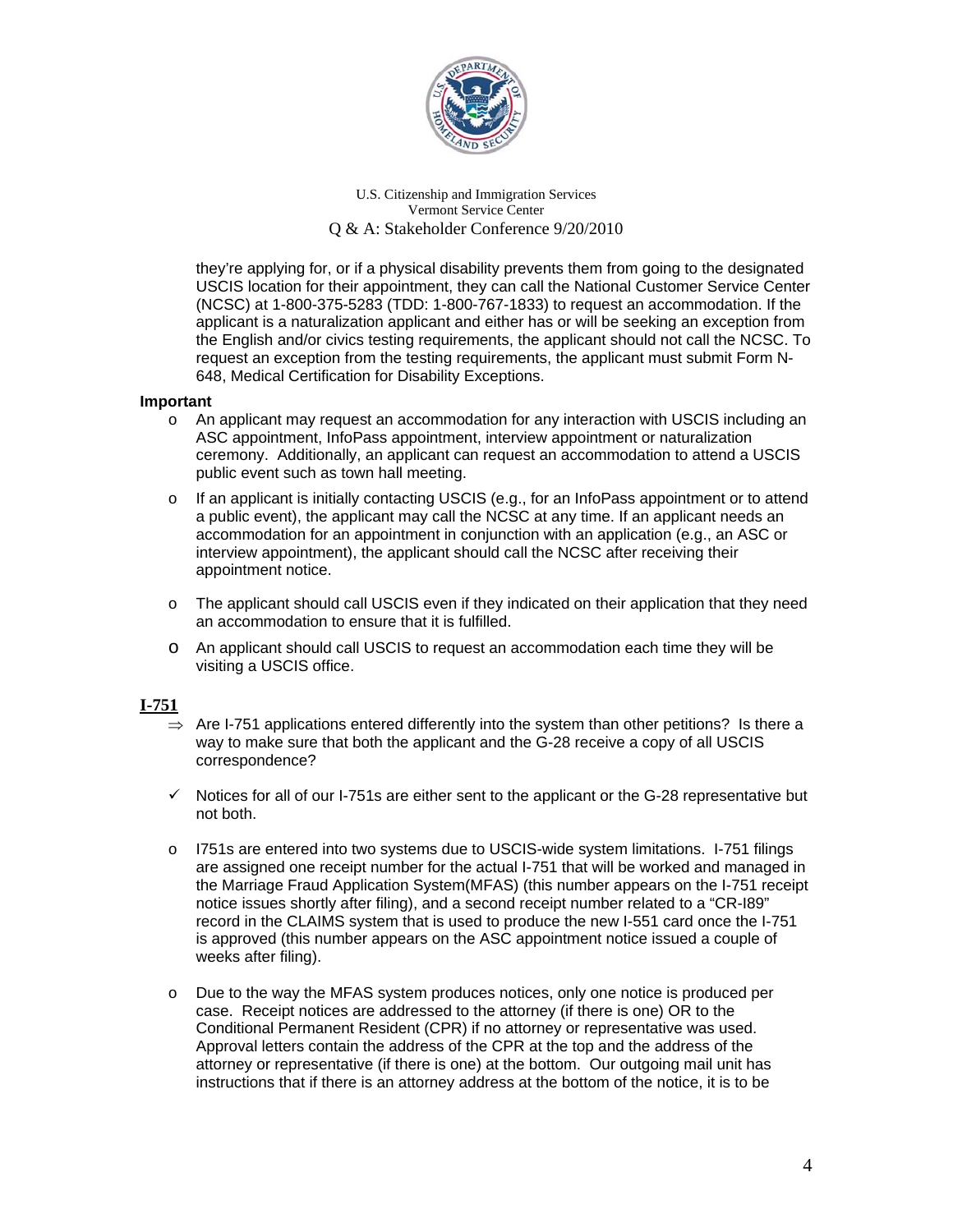

folded so that the notice is mailed to that address. ASC appointment notices go to the CPR or the address that is indicated on the I-751 as the mailing address.

- $\circ$  If a representative has been named, pursuant to an acceptable Form G-28, then the representative should receive any Request for Evidence (RFE).
- o When an I-751 is approved, and a new I-551 card is produced, it will be sent to the LPR, because this information comes from the CLAIMS system. The part of CLAIMS that produces the cards does not accommodate a representative address in addition to the LPR's address.
- $\circ$  VSC has a request in to HQ Office of Information Technology for a modification to address this issue. However we are being told that until there are major updates and upgrades to case management systems within USCIS (Transformation), this likely will not change.

# **Referrals for Interview**

- $\Rightarrow$  Has VSC started referring an increasing number of I-751 petitions with waiver requests to the DO for interview?
- $\checkmark$  No, the policy for referring I-751 petitions, Joint or Waiver, has not changed. The overall referral rate at the VSC has been between 8.4% and 10% of total actions for the past two years. In general, just by the nature of the type of case, the rate of referral for interview for waiver cases tends to be higher.
- $\Rightarrow$  Is it possible for VSC to clearly indicate the amendment when transferring so the DO would consider the more straightforward grounds of divorce when appropriate?
- $\checkmark$  VSC interprets the April 3, 2009 memo to allow the amending of an I-751 from a Joint (A or B) to a Divorce (D) filing provided the CPR submits the divorce decree within the 87 day timeframe allowed when an RFE is issued for evidence of the termination of the marriage. We understand that the language in the AFM currently requires that all waiver grounds that apply should be requested and considered at the time of filing of the I-751. However, when only one waiver ground is requested at the time of filing, and a petitioner seeks to then change the waiver ground during the pendency of the petition, current USCIS standard operating procedure directs that such petitions are better handled in an in-person interview to ensure that the intentions of the petitioner are clear and to avoid multiple requests for evidence to address additional issues that arise from the amended basis for filing. If an interview is warranted, the petition is forwarded to the field office with complete documentation, including the documentation requesting to amend the waiver basis for filing and a clear indication of that request stated in the relocation memo contained in the file. VSC is currently in discussions with HQ Service Center Operations on this issue.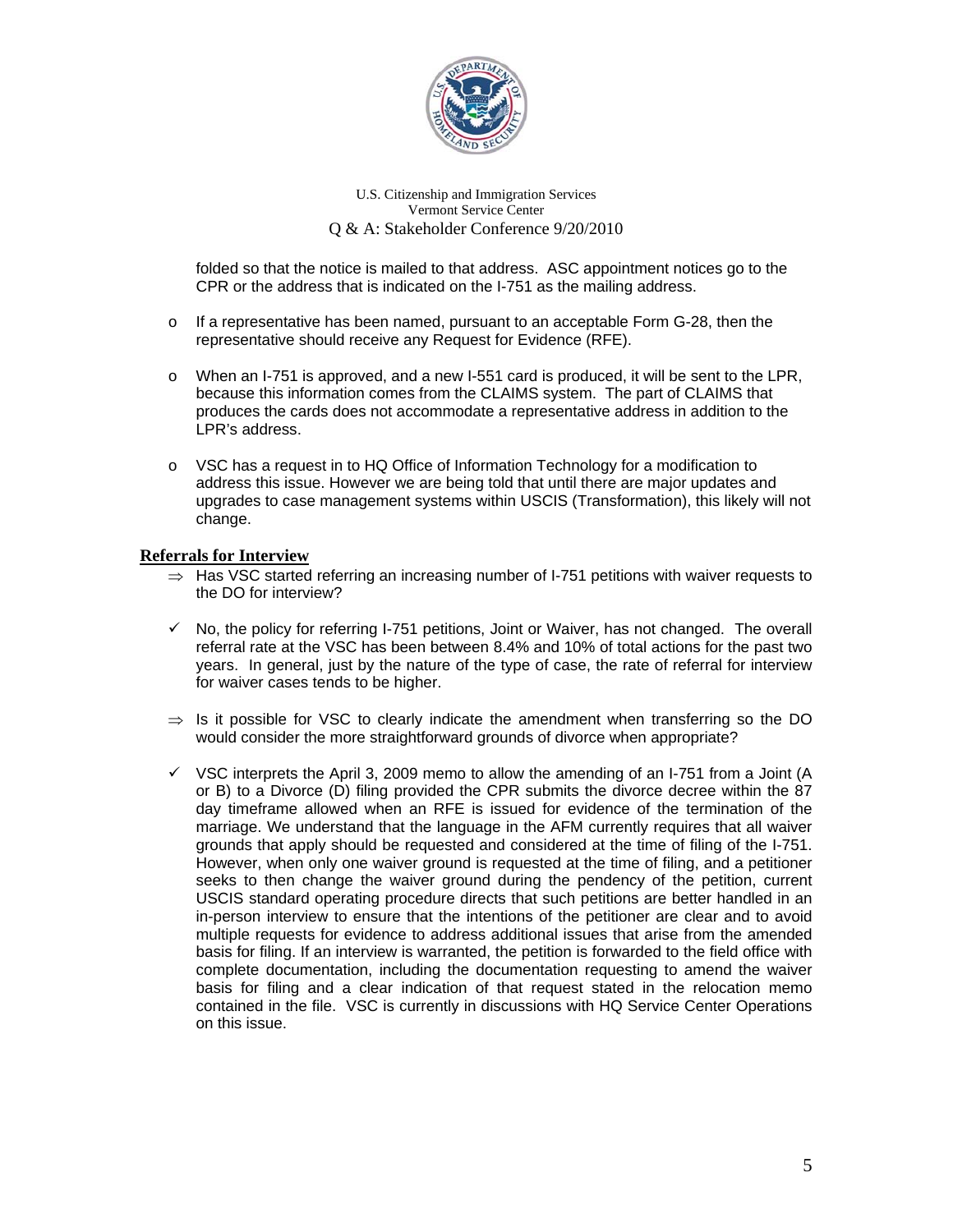

# **Student Issues**

**SEVIS II** 

- $\Rightarrow$  At the April 6, 2010 Stakeholder's meeting VSC indicated that you had no SEVIS II updates. Do you have any SEVIS II updates at this time?
- $\checkmark$  Since the inception of SEVIS II, the development timeline has been driven by concerns with SEVIS I's operational and security vulnerabilities. SEVP updated SEVIS I to mitigate many of those issues. The aggressive schedule proved to be counter-productive. It constrained the ability to build a new system that replicates the functionality of the current system while providing an enhanced design with more flexibility, robust reporting, a one person – one record approach and a paperless process. Therefore, ICE decided to rebaseline SEVIS II.
- o This description of SEVIS II's "enhanced design" is very similar to USCIS's description of Transformation's goals, and the two projects will likely be inter-linked. We do not have a new time schedule from SEVP, but at the NAFSA conference in Kansas City, it was suggested that the implementation of SEVIS II would not occur before 2012-2013 at the earliest.

#### **Student Travel**

- $\Rightarrow$  AILA has received reports that SEVIS is updated when an F-1 student is the beneficiary of an I-129/H-1B petition and that this can cause them to be denied entry when they attempt to travel on their F-1 student visa stamp. Can you provide guidance for students wishing to travel after an H-1B petition has been filed on their behalf?
- $\checkmark$  When F-1 students enter the United States on a student visa, they will usually be admitted for the duration of their student status. That means they may stay as long as they are a full-time student, even if the F-1 visa in their passport expires while they are in the United States. In order to travel outside the United States and return, however, students need to be in possession of a valid student visa. In addition to a valid student visa, students also need to submit a SEVIS-generated Form I-20 which is provided to them by their school. The student and DSO must have signed the Form I-20 within the last 12 months.
- o For students participating in post-completion OPT the regulations at 8 CFR 214.2(f)(13)(ii) state that a student who has an unexpired EAD issued for post-completion OPT and who is otherwise admissible may return to the United States to resume employment after a temporary absence. The EAD must be used in combination with an I-20 ID endorsed for reentry by the DSO within the last six months.
- o The EAD of an F-1 student covered under a cap-gap extension, however, is considered expired. Consequently, if a student granted a cap-gap extension elects to travel outside the United States during the cap-gap extension period, he or she will not be able to return in F-1 status. The student will need to apply for an H-1B visa at a consular post abroad prior to returning. As the H-1B petition is presumably for an October 1 or later start date, the student should be prepared to adjust his or her travel plans accordingly.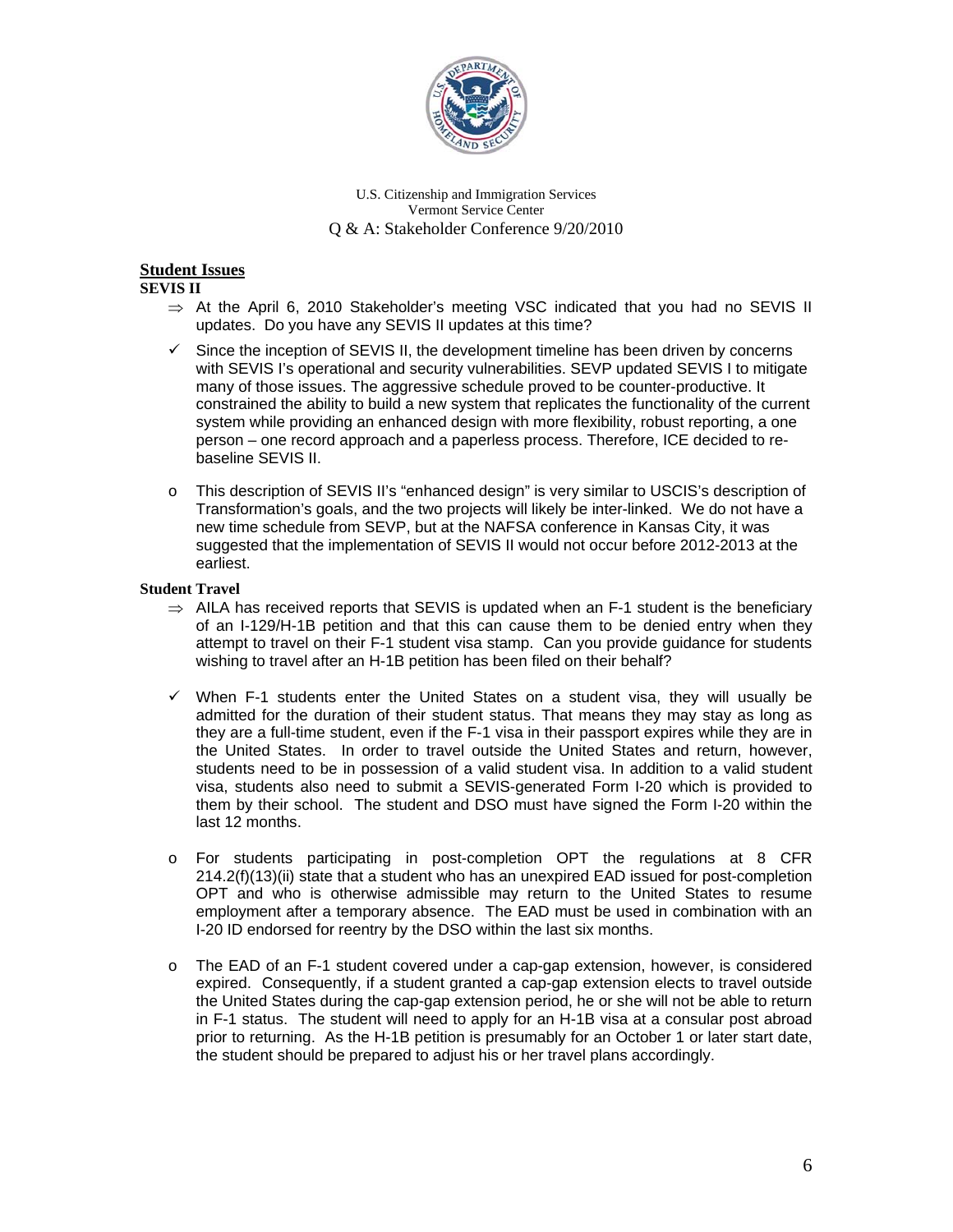

- o If it appears that the student is no longer working for the OPT employer, and wishes to enter to travel or vacation until the H1B job begins, the student will likely be denied entry, as she or he is no longer in a valid student status.
- $\circ$  If the student is in a valid student status, and has the proper documents, a pending or approved I-129 H-1B petition should not affect his or her ability to travel. Because of occasional problems in the connection between USCIS's Claims system and SEVIS, the DSO should check that the student's status is still active in SEVIS. If it has been terminated incorrectly, the DSO should contact the SEVIS helpdesk for a data fix, as this could cause the student problems upon returning to the US.
- o Please note that particular questions about student travel should be asked of ICE or DOS, as they have the authority in this area.

# **Temporary Protected Status**

### **Interplay between TPS and H-1B status**

- $\Rightarrow$  INA section 244(a)(5) states that "The granting of temporary protected status under this section shall not be considered to be inconsistent with the granting of nonimmigrant status under this Act." INA section 244(f)(4) provides that TPS is a lawful status for purposes of adjustment of status or change of status. This is also clarified in the USCIS Q&A dated 8/14/08 announcing the 18-month extension of TPS for Nationals of Sudan.
- o Are TPS benefits granted in conjunction with H-1B status or can the individual only hold the benefits of one status at a time?
- $\checkmark$  TPS is not granted in conjunction with H-1B. A separate application must be filed and the applicant must meet the TPS eligibility requirements. We cannot make someone choose between TPS and another nonimmigrant status. If the individual would like to hold TPS and H-1B status, he/she may do so, but the individual will need to comply with the terms and conditions for each status. For TPS, the individual must timely register and reregister (if extended) and not take any action that would make him/her ineligible (e.g. engage in criminal activity; depart the U.S. without appropriate authorization from DHS). For H-1B status, the individual must comply with the terms and conditions of employment with the H-1B employer.
- $\circ$  If the individual chooses TPS over H-1B and TPS is terminated, the individual may be able to change back to H-1B status if the H-1B requirements are met and the H-1B time limits have not been exceeded. If the individual chooses H-1B over TPS and the H-1B status ends while TPS is still effective for the individual's country of nationality, the individual can still apply for TPS under the late initial filing provisions (LIF). See 8 CFR  $244.2(f)(2)$ . However, the individual must be sure to apply for TPS within 60 days of the end of his or her H1-B status in order to meet the requirements regarding LIF for TPS purposes. See 8 CFR 244.2(g).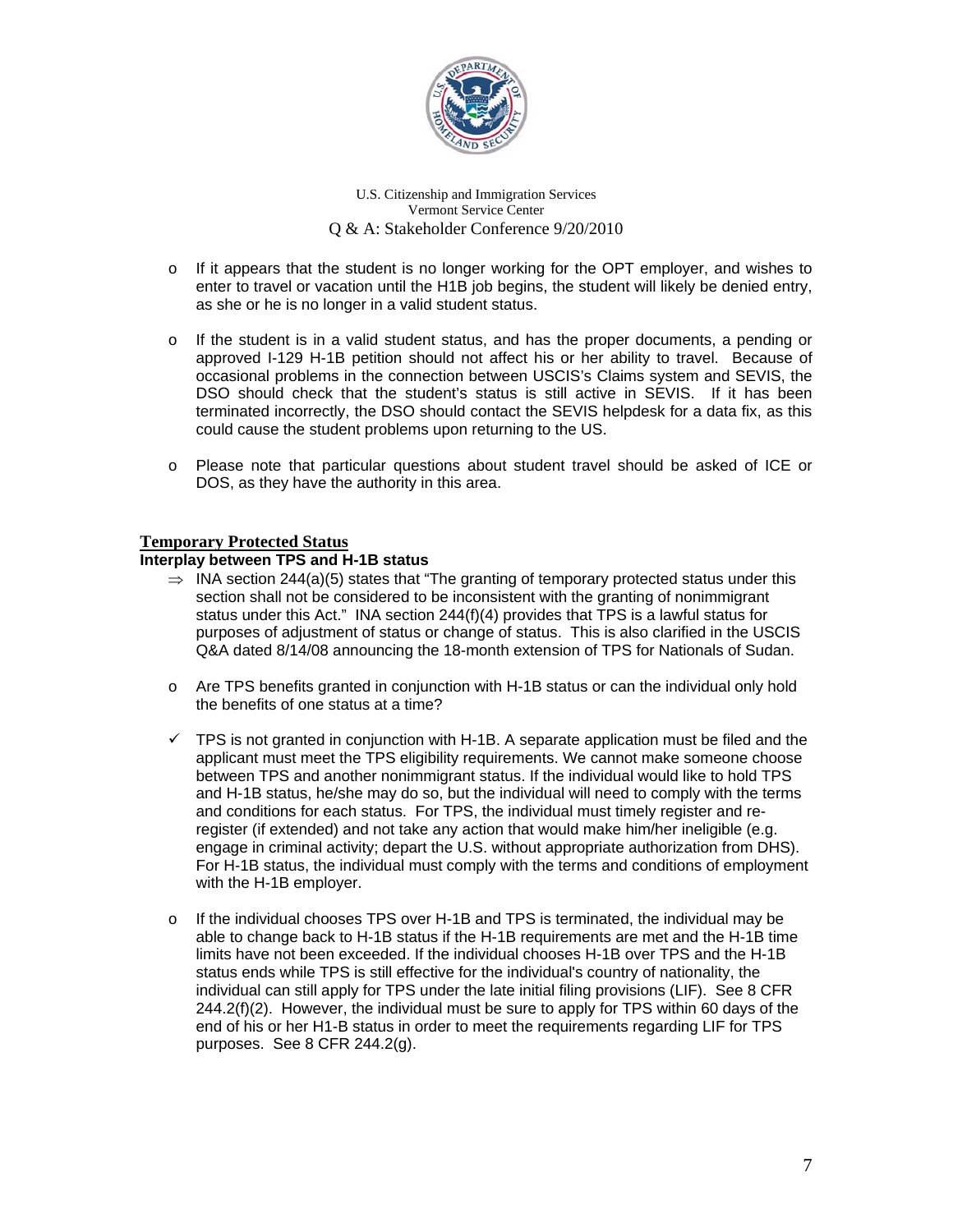

- $\Rightarrow$  Where an individual with TPS has an approved change of status to H-1B, may they still use the EAD card issued based on TPS, and subsequently resume working the H-1B without filing a new H-1B or by traveling and being readmitted in H-1B status?
- $\checkmark$  If the individual wishes to maintain H-1B status, he/she must comply with the terms and conditions of the approved H-1B petition. Once the individual falls out of H-1B status, he/she must either request a change of status to H-1B or be admitted in H-1B status in order to once again obtain H-1B status.
- $\Rightarrow$  If an individual in H-1B status who has TPS benefits travels on the TPS-based Advance Parole, is the individual still considered to be maintaining H-1B status and can he/she continue to work for the H-1B employer upon being paroled into the U.S.?
- $\checkmark$  If the individual who was in H-1B status is paroled into the U.S. based on TPS-related advance parole, he/she is not currently in H-1B status. If the individual has approved TPS and has a valid employment authorization under TPS, he/she can work for any employer. If the individual does not have evidence of employment authorization and has not been admitted into H-1B status, he/she would not be eligible to work for the employer until the appropriate employment authorization has been obtained.
- $\Rightarrow$  If an individual granted TPS fails to timely re-register during any designated reregistration period, is the withdrawal of TPS automatic and does that individual revert back to the nonimmigrant status he/she previously held?
- $\checkmark$  The withdrawal of TPS is not automatic. However, once this comes to the attention of USCIS, an ITD (intent to deny) will be issued providing the individual with the opportunity to file a late re-registration with good cause. If there is no response, or the good cause is not met, then TPS will be withdrawn. The individual will then revert back to the nonimmigrant status or other status s/he previously held, provided that the individual has maintained such status. [The person doesn't just "revert back" to the prior NI status if s/he hasn't continuously maintained such status, too, while in TPS.]
- $\Rightarrow$  If the individual files a late re-registration for good cause, what is his/her status while the late re-registration is pending?
- $\checkmark$  The individual still technically has TPS. However, TPS will be withdrawn if good cause is not met.
- $\Rightarrow$  Is there an official position on whether or not 244(f) of the INA excuses the lack of an alien's lawful admission (EWI) and maintenance of status as required for a COS under 8 C.F.R. 248.1(a) and (b)? The 05/26/09 unlawful presence memo and the 8/14/08 Q&A on the 18-month extension of TPS for Nationals of Sudan could be understood to mean that lack of admission and/or failure to maintain status prior to the grant of TPS is forgiven when applying for a COS from TPS.
- $\checkmark$  To the best of our Knowledge, DHS' current position remains that INA, 244(f) does not "excuse" an alien from meeting all relevant requirements for change of status or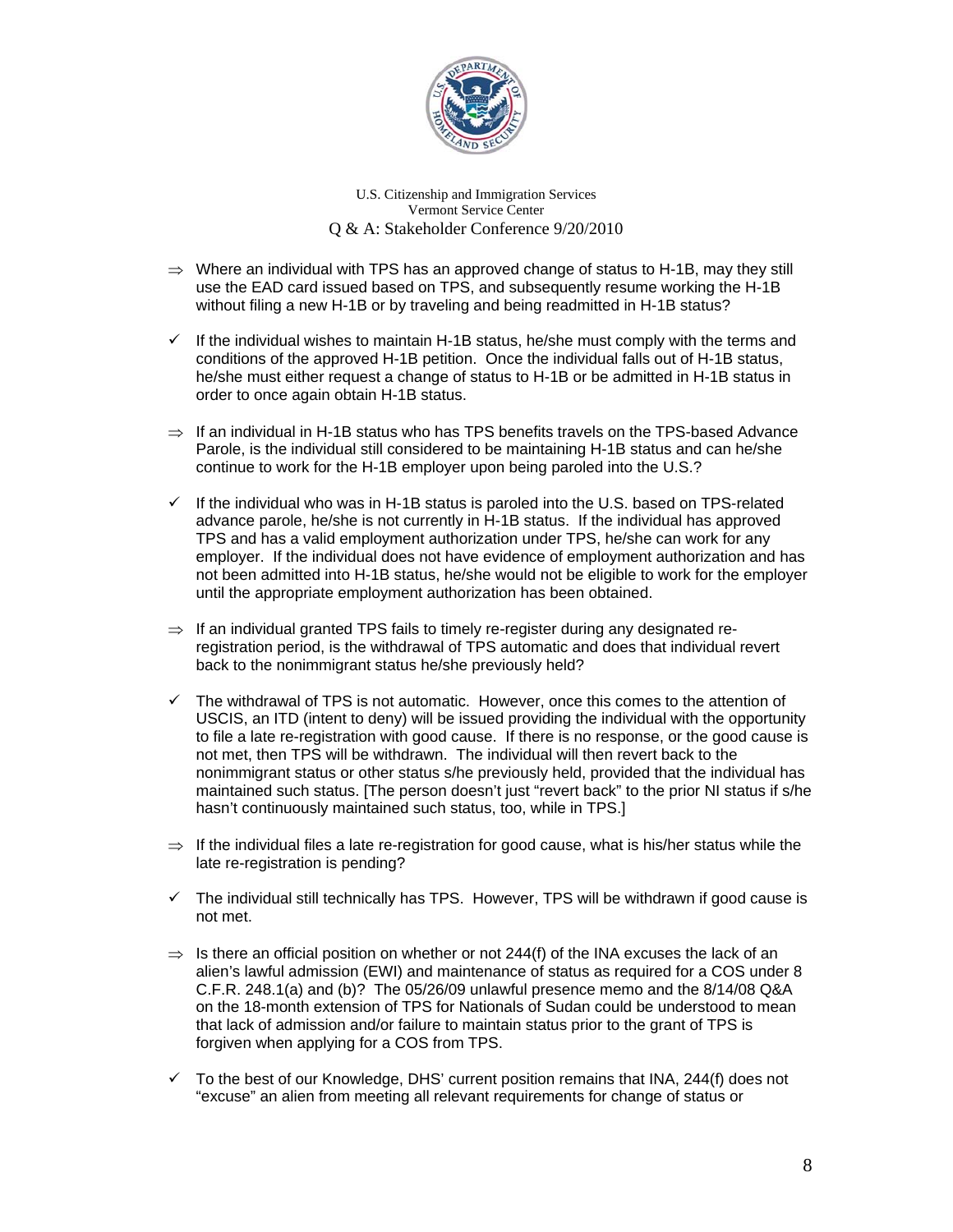

adjustment of status. That statute only means that during the time the alien is in valid TPS status, that time will be treated as lawful nonimmigrant status for purposes of COS or AOS. It does not cure an alien's lack of lawful admission (EWI) or any periods of unlawful presence that the alien may otherwise have had. See, e.g., *Serrano v. Holder*, 2010 WL 2010007 (N.D. Ga. 2010)(slip copy)(TPS beneficiary seeking adjustment of status failed to meet requirement to have been inspected and admitted, or paroled under INA, 245(a)). In the event DHS, EOIR or the courts reach a different interpretation of the law, USCIS will notify stakeholders and will adjust its adjudications accordingly.

- $\Rightarrow$  When TPS is "terminated" and the individual may be able to "change back" does "change back" mean filing for a change of status?
- $\checkmark$  If the alien has never been granted H-1 B status and then seeks it after TPS has terminated, the sentence shouldn't read "change back", but rather "may seek" H-1 B status. However, filing a COS form doesn't seem the applicable route once the alien no longer has TPS. If the alien has allowed his TPS to expire before filing the COS, then he probably needs to go through all the usual steps to get H-1 B status from abroad after approval of his employer's Form I-129. I understand, though, that if the ending of the alien's TPS status occurred suddenly, and through no fault of the alien's, and he had no chance to file a COS form while in TPS, s/he may qualify for an exception to the general rule that the alien must still be in a lawful non-immigrant status to file for COS. However, since we usually give lots of forewarning before a country's termination of TPS, it seems unlikely that the alien wouldn't have sufficient opportunity to file for COS to H-1 B if s/he otherwise qualifies for that status.
- $\Rightarrow$  When TPS is "withdrawn" and the alien reverts back to the nonimmigrant status (or lack of status) he/she previously held - does this mean that they automatically revert back or should a change of status be filed?
- $\checkmark$  When TPS ends for an alien (either by termination of his country's designation or withdrawal) and s/he still maintains some other lawful status, the alien does not need to do anything else, except continue to meet the requirements for maintenance of that other status, in order to retain such other status. For example, if an alien has both valid student status and TPS, and TPS ends, the alien does not need to file a COS to keep maintaining student status. The individual does need to keep meeting the student status requirements, of course. Another example would be where an alien has both valid H1-B status and TPS. The alien does not need to file a COS to keep maintaining the H1-B status when TPS ends. However, as with the prior example, s/he does need to keep maintaining the H1-B status.

# **New H-1B and L-1 filing fees**

 $\Rightarrow$  It is our understanding that VSC and CSC have been instructed to hold all H-1Bs and L-1s filed as of 8/14/10 pending creation of a standard RFE to inquire whether the employer is covered by the new filing fees under P.L. 111-230. Has this standard RFE been implemented? Has VSC started to issue RFEs on petitions filed since 8/14/10? In this interim period, will VSC accept a statement from the attorney that the petitioner is not subject to the new fees or does the statement have to be signed by the petitioner?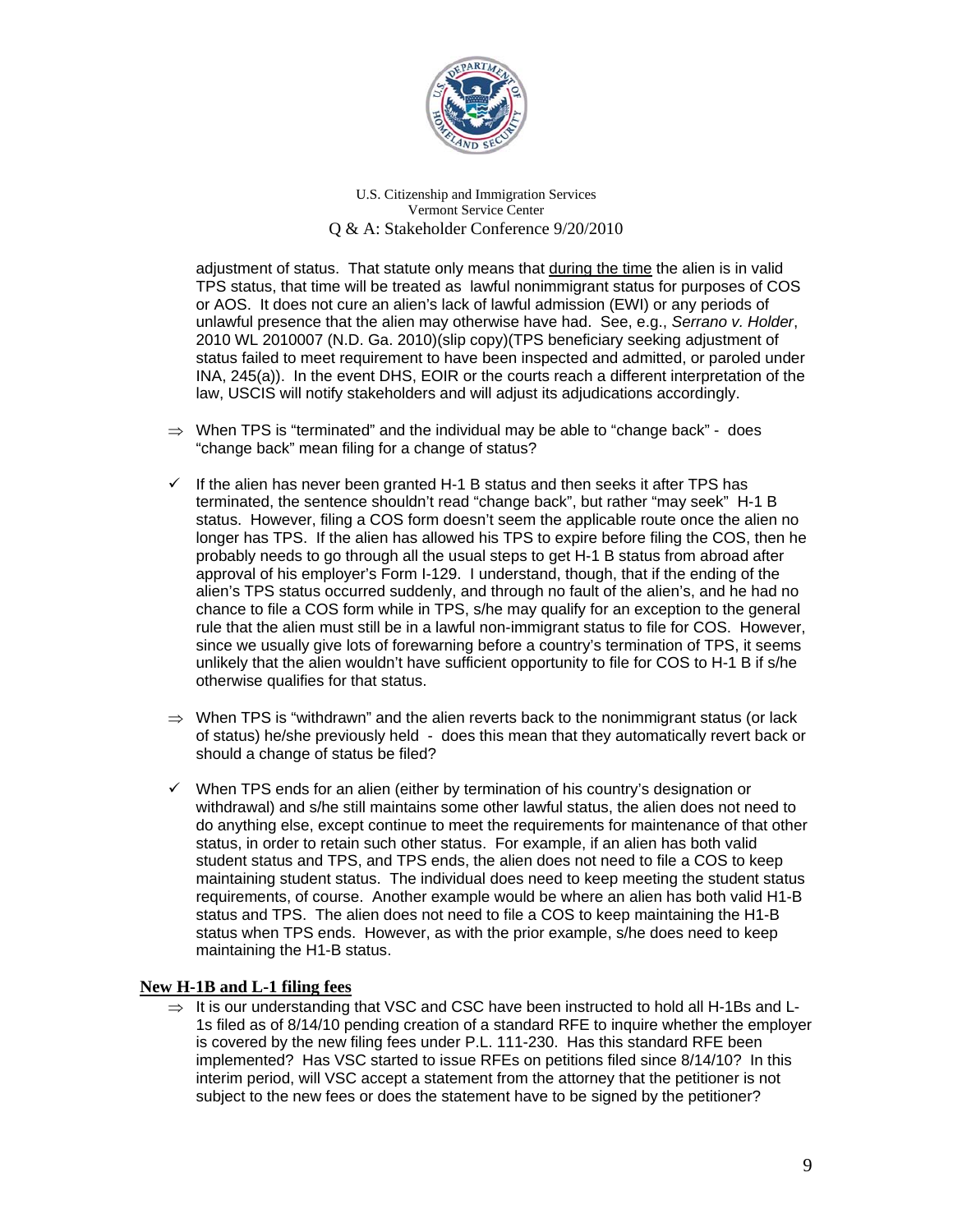

 $\checkmark$  The VSC is no longer holding H-1B and L-1 petitions due to the new fee under P.L. 111-230. An RFE is being issued on all cases where the new fee was not attached and it is not clear that the petitioner is exempt the fee. The VSC will accept the attorney's statement as long as there is a properly executed G-28 in the record and the statement explains why the petitioner is exempt. It is not enough for the attestation to say the petitioner is exempt. The attestation does not need to be signed.

# **H-1B Issues**

# **Cap Subject FY 2011 Filings**

- $\Rightarrow$  Can you provide an update on the cap-subject FY2011 H-1B petitions received during the initial filing period in April, 2010? How many petitions did VSC receive during this petition? How many are still pending?
- $\checkmark$  10,400 cap cases were received during the first five business days in April. The total number of cap filings for the month of April was 14,000. Our goal is to have the April cases completed before October 1, 2010. Nearly all of the initial 10,400 cases have received an initial adjudication.

# **IT Consulting Companies**

- $\Rightarrow$  It is our understanding that end-client letters are not absolutely necessary when filing H-1B petitions for IT consulting companies. Please confirm whether other evidence such as affidavits from co-workers, security badges, screen shots of the projects for the endusers, photos of the work-site with the employee on the premises, e-mail communications about the project, etc can be used in lieu of end-client letters. Please provide guidance as to what other evidence can be used to show that the beneficiary will be working on the project for the duration requested.
- $\checkmark$  The January Employer/Employee memo and our current RFEs give numerous examples of evidence that may be acceptable to establish the petitioner's right to control the beneficiary. Sufficient information from an end client can be a strong piece of evidence to establish the existence of work for the beneficiary and the petitioner's right to control the beneficiary's employment, however it is not the only evidence that is relied upon at the VSC. USCIS considers the totality of the evidence submitted to establish an employeremployee relationship, the work assignment with an end client, and the duration of such work assignment. While end client letters may provide important and unique insight into assessing an employer-employee relationship such as describing the employment relationship between the beneficiary and the end client, the ultimate work performed by the beneficiary, the and the duration of the end client work, end client letters are only one type of documentary evidence to be considered. USCIS is aware that some end client companies have a policy that prohibits them from confirming the existence of contract employees. In addition to the suggested items above, petitioners could provide a copy of the contract or contracts that relate to the end client employment, the related work order(s), invoices, or a statement from the end client addressing their policy on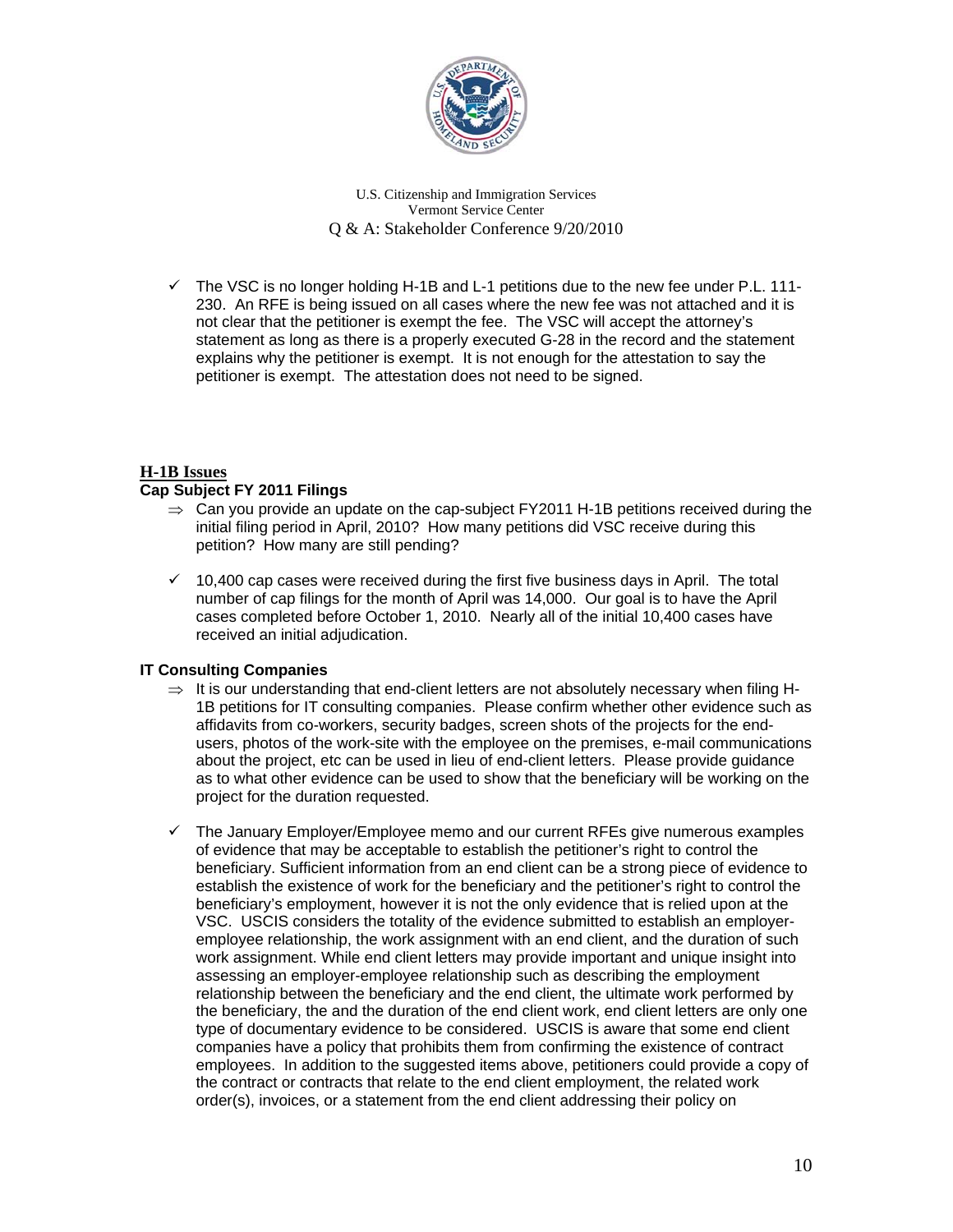

confirming contract worker status. Regardless of the quantity or types of documentation provided, USCIS will consider the totality of the evidence.

### **Temporary Leave Issues**

- $\Rightarrow$  What happens if an H-1B worker on temporary authorized disability is cleared to resume work, but only on a part-time basis at first? Does USCIS require that an amended I-129 H-1B petition and/or LCA be filed? Or does USCIS not require an amended petition because it is a medical disability situation not a voluntary reduction in hours? Does it make any difference if the LCA and I-129 were set up for hourly wage payments instead of a set salary?
- $\checkmark$  An amended petition is required whenever there is a material change in the terms and conditions of employment. USCIS is working on guidance to officers on what constitutes a material change. Department of Labor (DOL) regulates when a new LCA must be filed. USCIS defers to DOL on when a new LCA must be filed.

### **Documenting Eligibility for Extensions of H-1B status beyond 6 years under AC21 Section 106(a)**

- $\Rightarrow$  A print out of the DOL webpage showing that the Labor Certification application is still "in process" is currently the best way to document a pending labor certification application is pending. However, where a Request for Review/Reconsideration or Appeal is pending, DOL has not consistently updated the case status system to reflect that the case is still pending. In circumstances where there have been several communications with DOL and no change of the online web status to show that the case is still in process and that the Labor Cert is not yet final, will VSC accept copies of email correspondence or affidavits from counsel that this filing occurred along with evidence of the proof of the appeal and delivery to DOL?
- $\checkmark$  VSC has accepted, and will continue to accept, copies of email correspondence or affidavits from counsel or the employer that a request for review/reconsideration or appeal on a denied labor certification has been filed with DOL. In addition, adjudicators have been asked to elevate these cases to the attention of a senior adjudicator.

#### **Extensions of Previously Approved Petitions Without Change**

- $\Rightarrow$  In the Q and A for the April 6, 2010 Stakeholder's Meeting, VSC indicated that it may approve an H-1B extension despite the failure to maintain a valid employer-employee relationship between the petitioner and the beneficiary if it can be demonstrated that the petitioner did not meet all of the terms and conditions through no fault of their own. Can you elaborate on this? In what situations can it be determined that the failure to maintain a valid employer-employee relationship was not the fault of the petitioner.
- $\checkmark$  These situations are adjudicated on a case-by-case basis. As such, it's not possible to provide a list of examples.

#### **Extensions of H-1B Status for Beneficiaries Placed at Third-Party Worksites**

 $\Rightarrow$  Previously, it was sufficient to show W-2s and paystubs as evidence of the maintenance of status when filing for H-1B extensions for individuals placed at third-party worksites.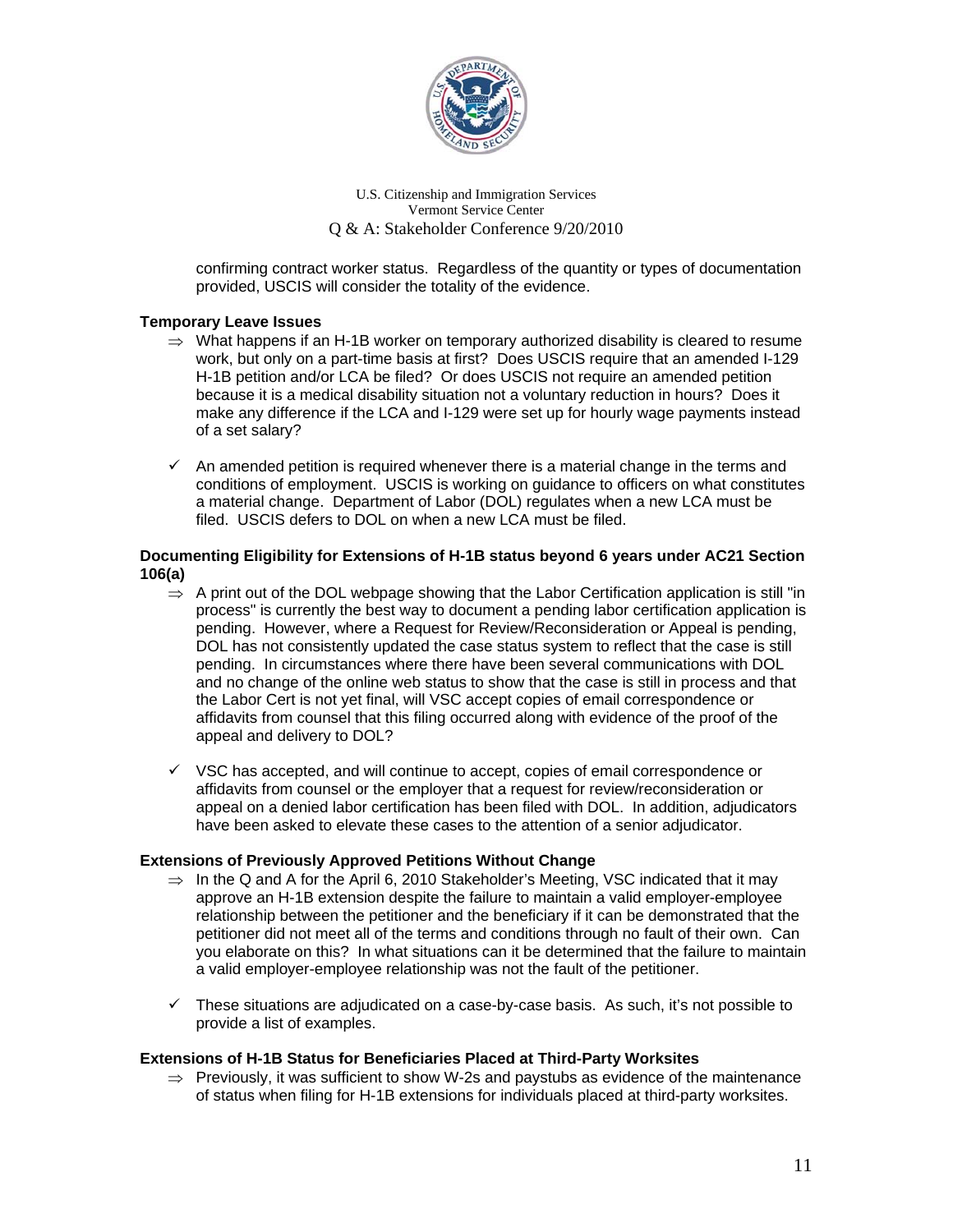

Now, VSC is issuing requests for evidence of all work performed during the past three years. These requests seem overly burdensome. Can VSC clarify the basis for these requests?

 $\checkmark$  This is not a routine request, but could be used if compliance issues arose during the previous H-1B approval period. Please provide examples of when VSC has issued requests for evidence of all work performed during the past three years and the reason for such request was not articulated.

### **H-1B Extension Validity for Beneficiaries placed at Third-party Worksites**

- $\Rightarrow$  In third party placement situations, USCIS is utilizing the Contracts/Client letters to determine that there is "qualifying employment" for the requested validity period. In many instances where clients are unable or unwilling to commit to a Statement of Work beyond 6 months we are seeing H-1Bs being approved for 1 year. Can VSC use evidence of past employment history in the form of W-2s and paystubs (for extensions with the same employer) as a test for future "qualifying employment?" Please advise us of the criteria USCIS is using in deciding the validity period to be granted for H-1B requests, keeping in mind that H-1B extensions are costly to petitioners, and shortened validity periods can lead to a number of consequences, such as the expiration of drivers licenses tied to I-94 validity for H-1B beneficiaries and their dependents.
- $\checkmark$  When an employer-employee relationship is established in a third-party employment situation, USCIS grants an approval period to cover the amount of time for which the third party work assignment is established. To accommodate third party work assignments that are documented for less than one year, USCIS will provide a one-year approval. Past employment history may not be used to establish future employment.

#### **J- Waiver issues**

#### **Request to streamline/alter VSC policy regarding J-1 waiver approval notices on behalf of foreign medical graduates.**

 $\Rightarrow$  VSC has jurisdiction over J-1 waiver applications filed by foreign medical graduates seeking a waiver of INA 212(e) based on a commitment to work for 3 years in a medically underserved area of the U.S. (commonly referred to as Conrad waiver cases). Physicians must complete the Conrad waiver commitment in H-1B status. Because those H-1B petitions are exempt from the H-1B cap, they must be filed with CSC. As a result, CSC must coordinate final approval of the J-1 waiver (I-612) with VSC before it can approve the petition. Previously, CSC would accept the Department of State's recommendation letter for the J-1 waiver in support of the H-1B petition and then work with VSC to coordinate approval of the I-612. However, recently, the CSC premium processing unit has instead begun issuing RFEs for every case in which the DOS recommendation letter is submitted, asking for a copy of the USCIS approval notice for the J-1 waiver before they will approve the H-1B petition. In at least two cases, the failure to produce the I-612 notice in response to the RFE has resulted in denial of the petition (WAC-10-184-51557; WAC-10-185-51038). In other cases, the CSC is working with VSC to coordinate J-1 waiver approval only after the attorney contacts the CSC in response to the RFE. This leads to weeks of administrative delay in these cases filed on behalf of physicians who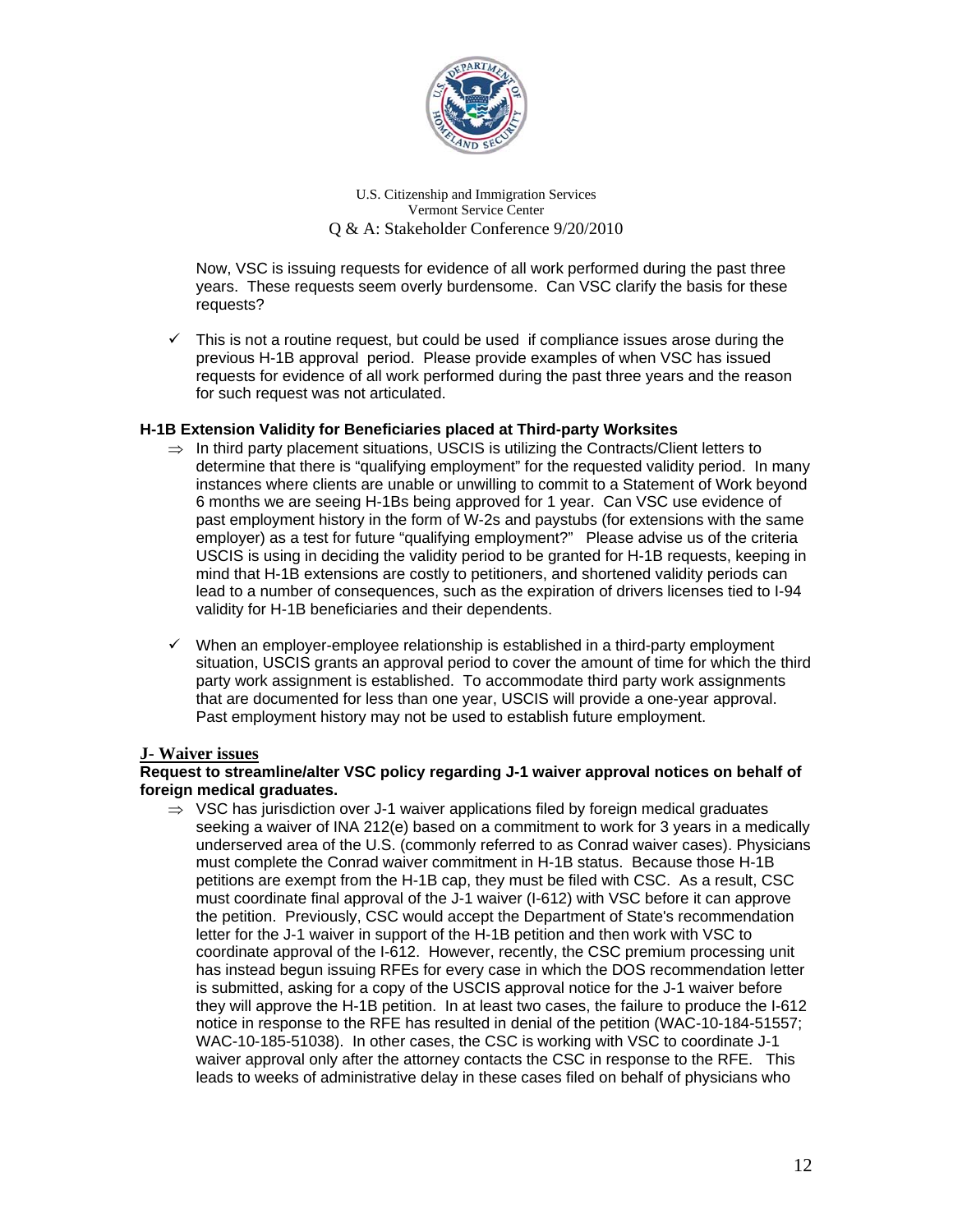

are urgently needed to begin work in underserved areas in service of their J-1 waiver commitment. We respectfully request that VSC

- $\triangleright$  prioritize processing of Conrad waiver cases;
- proactively communicate the approval information to CSC, which has jurisdiction over the H-1B petitions filed on behalf of the physicians, in a manner that efficiently links notice of the waiver decision to the H-1B filing at CSC on the physician's behalf; and
- $\triangleright$  provide a receipt number of I-612 Conrad waiver application to counsel immediately, to facilitate counsel's ability to track the waiver decision in aid of CSC's and VSC's activity on these cases.
- o We ask for special consideration of these issues, since they all involve severe delays of health care to citizens in medically underserved areas.
- $\checkmark$  The VSC does prioritize the processing of I-612 waivers and has a target goal of 60 days for processing. We routinely work hand in hand with the California Service Center to process waiver cases relating to premium filings at their office. The VSC has been issuing receipt notices to applicants and their attorneys since April.
- o The primary issue here appears to be CSC processing of specific I-129s and not the VSC process in general.

### **Request to include full employer and facility information on J-1 waiver (I-612) approval notices on behalf of foreign medical graduates.**

- $\Rightarrow$  We have been informed by Karen Robinson at the Department of State's Waiver Review Division (WRD) that, at the request of USCIS, WRD includes in its Conrad waiver recommendation letters the name of the facility at which a Conrad waiver physician will perform the J-1 waiver commitment, rather than the name of the sponsoring employer, i.e., the ultimate H-1B petitioner. This policy is causing confusion at the CSC in situations where the sponsoring employer has a different name than the facility at which the Conrad waiver physician will work. Since the employer is not named on the WRD letter (but rather only the facility, which has a different name), CSC is uncertain whether employment by the H-1B petitioner is actually covered by the J-1 waiver. To resolve this problem, we would ask that VSC please ask WRD to list the name of both the sponsoring employer and all facility worksites at which the physician will be employed, or simply list the addresses of the covered worksites along with the name of the sponsoring J-1 waiver employer. USCIS will then be able to match up the employer name and the worksite locations listed on the H-1B petition to verify that all are covered by the J-1 waiver. When we approached Karen Robinson at WRD about re-formatting the WRD letters, she replied that she could not change the format because WRD's existing format had been requested by USCIS. So it appears that a request for a formatting change must originate from USCIS.
- $\checkmark$  We are aware of this issue occurring more frequently than in past months/years, and we will be working with HQ and the CSC to take care of this issue.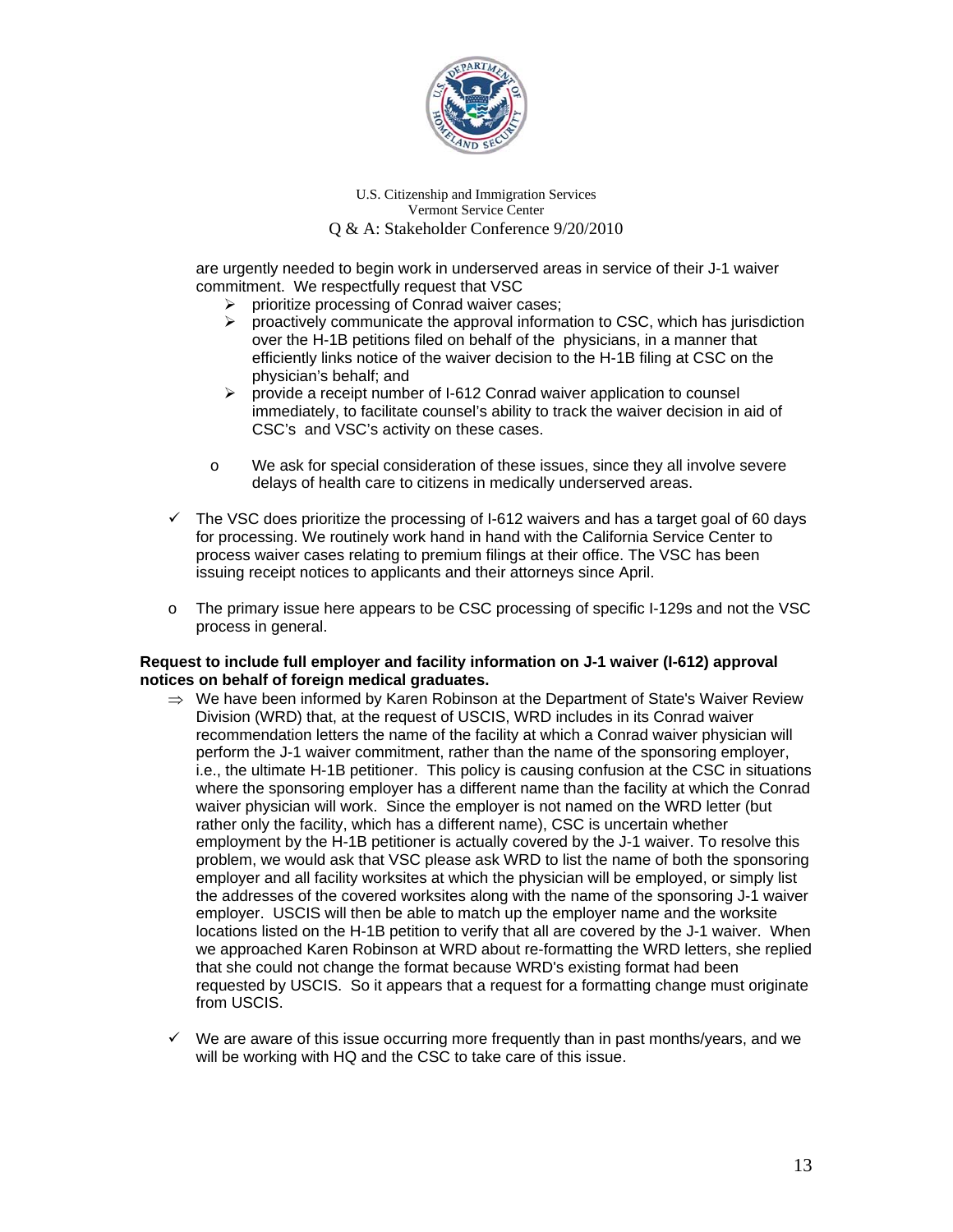

- $\Rightarrow$  The regulations found at 8 CFR 214.2(I)(5)(ii)(G) state that if an alien admitted under an approved blanket petition will be performing different job duties than those listed in the approved Form I-129S, the petitioner shall complete a new Certificate of Eligibility and sent it for approval to the director who approved the Blanket petition. Please detail how to accomplish this filing with VSC. Please kindly detail the appropriate Form to utilize to request approval of the new job duties. For example, should a new Form I-129S be filed? Is a fee required? If no fee is required, please provide any advice for ensuring that the filing is not returned for lack of fees. Please additionally confirm how approval of the new job duties will be evidenced. For example, upon approval will the company receive a Form I-797, Approval Notice or an endorsed copy of the filed Form I-129S?
- $\checkmark$  The Form I-129 should be filed with the appropriate fee when an alien admitted under an approved blanket petition will be performing different job duties. An approval notice on Form I-797 will be issued if the petition is granted.

# **I-102 Applications**

- $\Rightarrow$  AILA members are reporting that they are receiving boilerplate RFEs on various I-102 cases requesting information that was specifically mentioned in the attorney cover letter. Are I-102s being used for training new examiners?
- $\checkmark$  The I-102 adjudicators are new adjudicators. Training, round tables, and routine meetings stress the importance of not asking for documentation already submitted. If the documentation already submitted is deficient, then adjudicators should articulate the deficiencies. Please provide examples. We have shared this stakeholder question with the I-102 adjudicators.
- $\Rightarrow$  What options does a practitioner have if an I-102 is denied but the I-94 clearly exists? After paying the filing fee for a replacement I-94, the Service has responded that the record cannot be found and the I-102 has been denied.
- Clear evidence of an issued I-94 is a copy of such I-94 or the I-94 number *and* the I-94 number can be matched in one of several arrival databases. Entries prior to 2003 are archived and are more difficult to match than entries made in recent years. Furthermore, entries from the 1980's and 1990's have proven difficult to match in our electronic databases.

#### **TN Issues**

- $\Rightarrow$  Members have reported receiving TN approval notices listing a different job classification than the one for which employment authorization was sought. For example EAC-10-197- 51398 where the individual was to be employed as a Graphic Designer, but the approval notice stated the individual is going to be a Writer, Technical Writer, etc,. The concern is that the individual will be turned away when questioned by Customs and Border Protection. Is there a mechanism for getting approval notices corrected in this situation?
- $\checkmark$  Perhaps this question arises because TN job codes are different from H-1B job codes. For example, the TN job code for a graphic designer is 120 whereas the H-1B job code for this occupation is 141. TN job codes do not follow the three-digit Dictionary of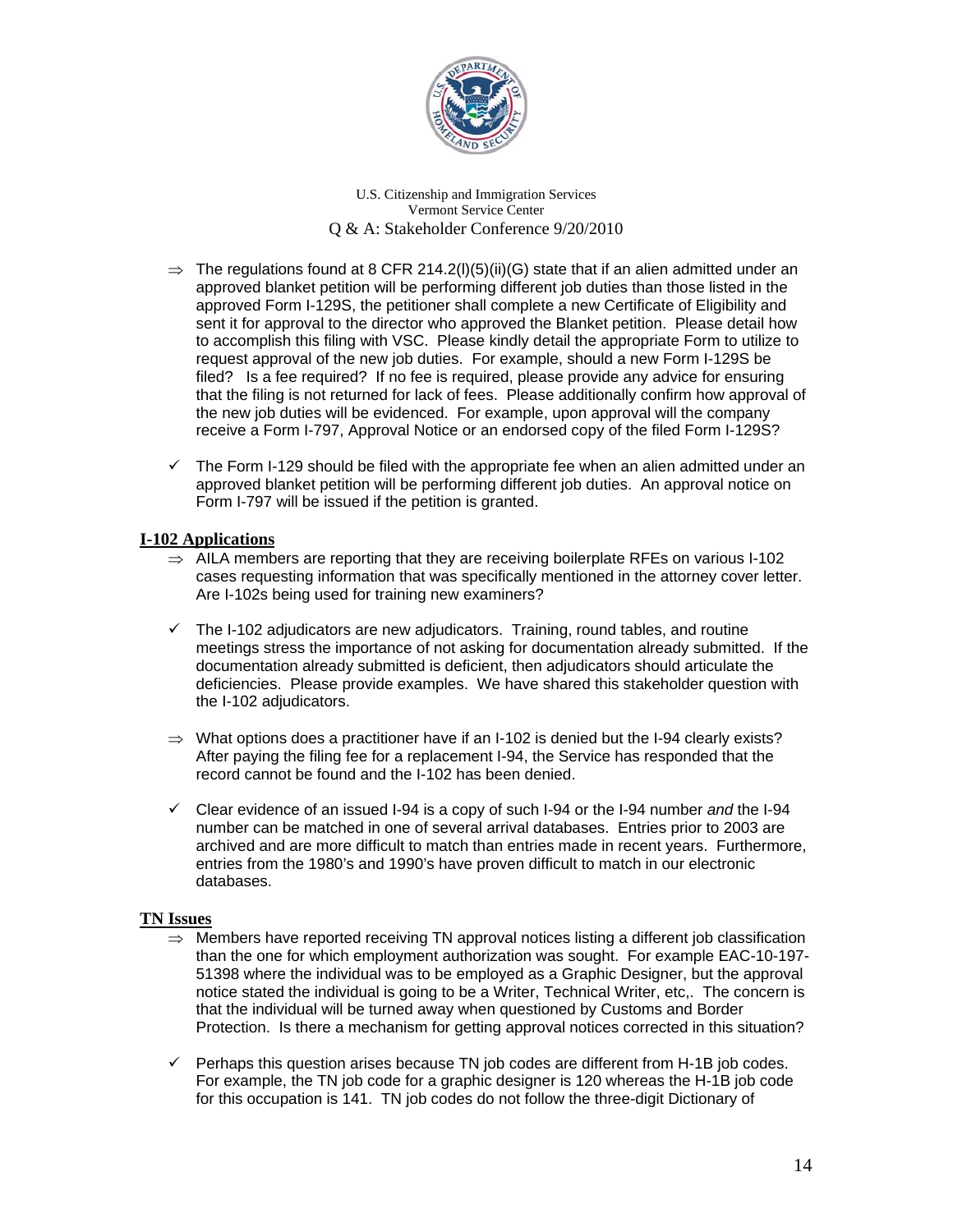

Occupational Titles job codes that are used for H-1Bs. The receipt number provided is for an L1 petition. Please check the receipt number and we will follow up on this.

# **O & P Petitions**

- $\Rightarrow$  8 C.F.R. Section 214.2(o)(2)(ii) states that the evidence to accompany an O petition should include copies of written contracts between the petitioner and alien beneficiary, or if there is no written contract a summary of terms of the oral contract under which the alien will be employed. The O page of the USCIS web-site, updated on August  $20<sup>th</sup>$ , 2010, states that UCIS will accept an oral contract, as evidenced by the summation of elements of the oral contract and that the evidence that can be used to evidence the oral contract may include, but is not limited to emails between the contractual parties, a written summation of the terms of the agreement, or any other evidence which demonstrates that an oral contract was created. Can VSC confirm that it will allow petitioners to submit a summary of the oral contract rather than the evidence beyond what is required in the regulations the regulations outlined in the new O page of the USCIS web-site?
- $\checkmark$  The VSC does not require evidence beyond that required by regulation.
- $\Rightarrow$  Where the regulations specify that evidence of a summary of the terms of an "oral" agreement" may be submitted if there is no written contract, VSC will not require evidence of an "oral contract". 8 CFR §214.2(o)(2)(ii)
- $\checkmark$  VSC does not specify the form of the summary of the terms of the oral agreement under which the alien will be employed. Petitioners may submit any evidence that demonstrates the agreement.
- $\Rightarrow$  Where the regulations specifically require a "contract" or "contractual agreement" but do not specify the form of the contract, VSC will accept either a written contract or evidence that there is an oral contract.  $8$  CFR  $\S$  214.2(o)(2)(E)
- $\checkmark$  As indicated on the USCIS website, various forms of evidence of an oral contract may be acceptable. As long as we have some acknowledgement that the beneficiary has accepted the terms, the regulatory requirements can be satisfied.

# **Owners as Beneficiaries**

- $\Rightarrow$  How is the Service treating cases where the O-1 sponsoring company is owned either fully or partially by the beneficiary? At the recent O and P Stakeholder meeting on July  $20<sup>th</sup>$ , 2010, it was made clear by the Service that the January 8, 2010 Neufeld H-1B memo should not be applied to other visa categories, including O-1 petitions. Nonetheless, we have recently been seeing RFEs that specifically state that a beneficiary cannot have an ownership interest in the company that is sponsoring the petition.
- $\checkmark$  The January 8, 2010 Neufeld H-1B memo does not apply to the O class.
- $\circ$  An O alien may not petition for himself or herself. 8 CFR §214(o)(2)(i)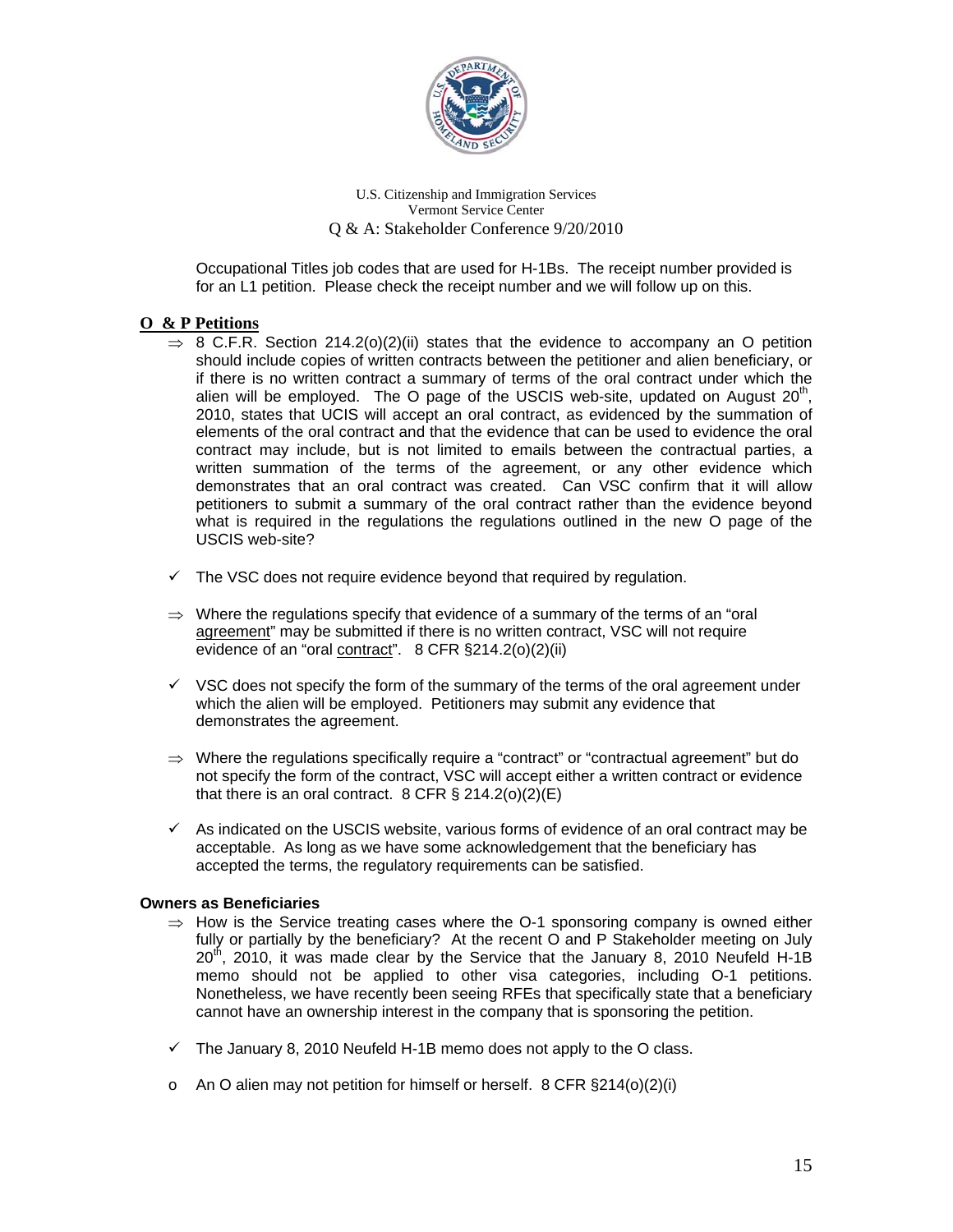

o USCIS acknowledges that a sole stockholder of a corporation can be employed by that corporation as the corporation is a separate legal entity from its owners and even its sole owner. However, where there is no separation between the corporation and the alien (the alien signs his/her own petition because they are the sole owner) then the petition may not be approved as this would essentially be petitioning for him/herself. It is not the percentage of control that the alien has in the corporation, but rather whether a true separation exists between the legal corporate entity and the alien.

### **O & P Processing Times**

- $\Rightarrow$  Can you provide an update on O and P processing times? How long should practitioners wait before making an inquiry on an O or P petition through NCSC?
- $\checkmark$  Processing timeframes are available on the following link.
	- <https://egov.uscis.gov/cris/processTimesDisplayInit.do>
- $\checkmark$  and P petitions should have an action taken within two-weeks of receipt.
	- $\triangleright$  After you receive a receipt notice, please first check your case status on the website at this link:
	- <https://egov.uscis.gov/cris/Dashboard/CaseStatus.do>
- $\checkmark$  If you have not received an approval, denial, request for evidence, or some other notice of action from VSC within 14 days of the date of your O or P receipt notice, you may make an inquiry through NCSC.

# **O-1 Artists**

- $\Rightarrow$  Schools and Universities will occasionally hire artists to teach classes because of their extraordinary ability as artists. The term "arts" is defined in 8 C.F.R. Section 214.2(o) as 'any field of creative activity or endeavor such as, but not limited to, fine arts, visual arts, culinary arts, and performing arts. We have seen denials of O-1 petitions where the VSC is asking for evidence for extraordinary ability as a teacher. Please clarify when an art teacher can be considered to be working in a 'field of creative activity or endeavor'
- $\checkmark$  The O-1 classification is divided into the O-1A (for those in the fields of science, education, business, or athletics) and the O-1B (for those in the field of art).
- $\circ$  The continuation of the term "arts" in 8 CFR 214.2(o)(3)(ii) as mentioned above further states:

 Aliens engaged in the field of arts include not only the principal creators and performers but other essential persons such as, but not limited to, directors, set designers, lighting designers, sound designers, choreographers, choreologists, conductors, orchestrators, coaches, arrangers, musical conductors, orchestrators, coaches, arrangers, musical supervisors, costume designers, makeup artists, flight masters, stage technicians, and animal trainers.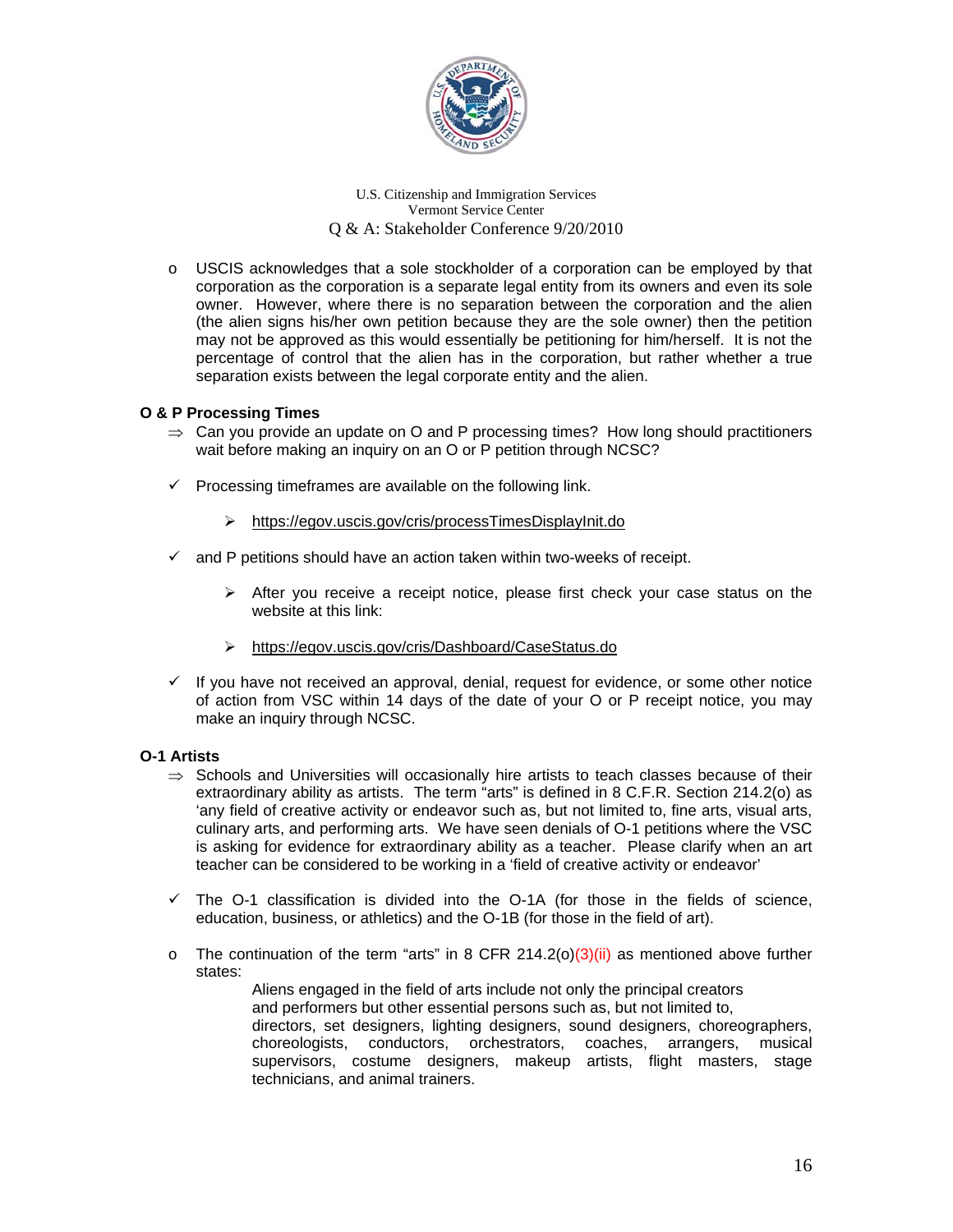

- o Generally, an individual coming to the United States to teach, no matter the curriculum, is considered to be in the field of education, as their main objective is to teach. Thus, the teacher needs to meet the requirements of the O-1A classification.
- o With that said, I-129 Petitions filed for teachers in the O-1B classification will be reviewed and may be deemed approval on a case by case basis.